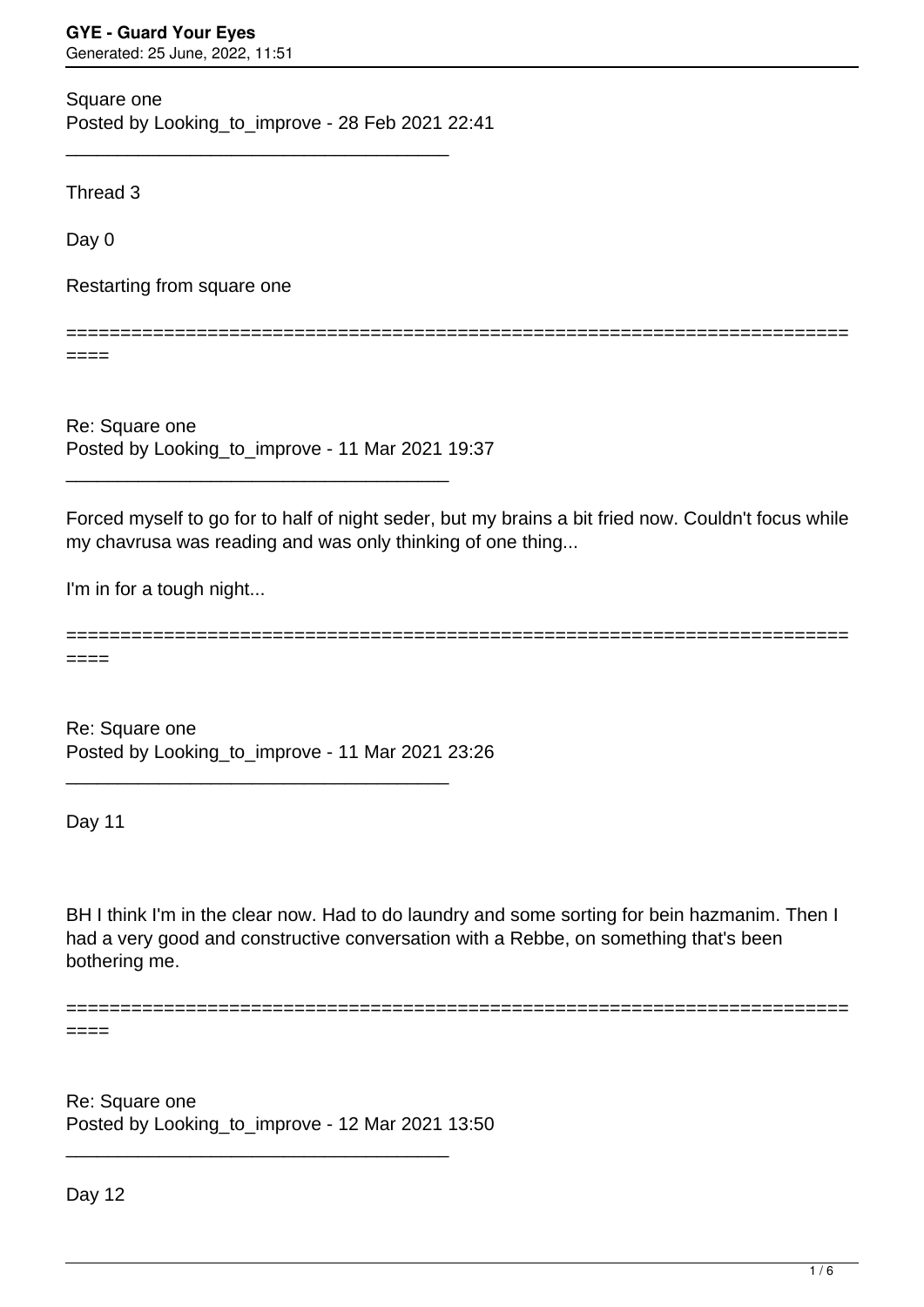BH today was good

Have a great shabbos everyone!

======================================================================== ====

Re: Square one Posted by Looking to improve - 13 Mar 2021 19:56

\_\_\_\_\_\_\_\_\_\_\_\_\_\_\_\_\_\_\_\_\_\_\_\_\_\_\_\_\_\_\_\_\_\_\_\_\_

BH shabbos was good.

I'm staying with a friend for a few days, potentially might have unfiltered devices, I'm gonna speak to him to try find a solution.

Also may have just found a loophole with my filter, but I'm not going to check it. If anyone is a techie and knows about Android please let me know, I have general about filters, thanks.

======================================================================== ====

Re: Square one Posted by Looking to improve - 13 Mar 2021 20:09

\_\_\_\_\_\_\_\_\_\_\_\_\_\_\_\_\_\_\_\_\_\_\_\_\_\_\_\_\_\_\_\_\_\_\_\_\_

I've just emailed TAG Israel, I'll let you all know when they get back to me

========================================================================

====

Re: Square one Posted by lionking - 14 Mar 2021 02:32

[Looking\\_to\\_improve wrote on 13 Mar 2021 19:56](/forum/4-On-the-Way-to-90-Days/365316-Re-Square-one)**:**

\_\_\_\_\_\_\_\_\_\_\_\_\_\_\_\_\_\_\_\_\_\_\_\_\_\_\_\_\_\_\_\_\_\_\_\_\_

BH shabbos was good.

I'm staying with a friend for a few days, potentially might have unfiltered devices, I'm gonna speak to him to try find a solution.

Also may have just found a loophole with my filter, but I'm not going to check it. If anyone is a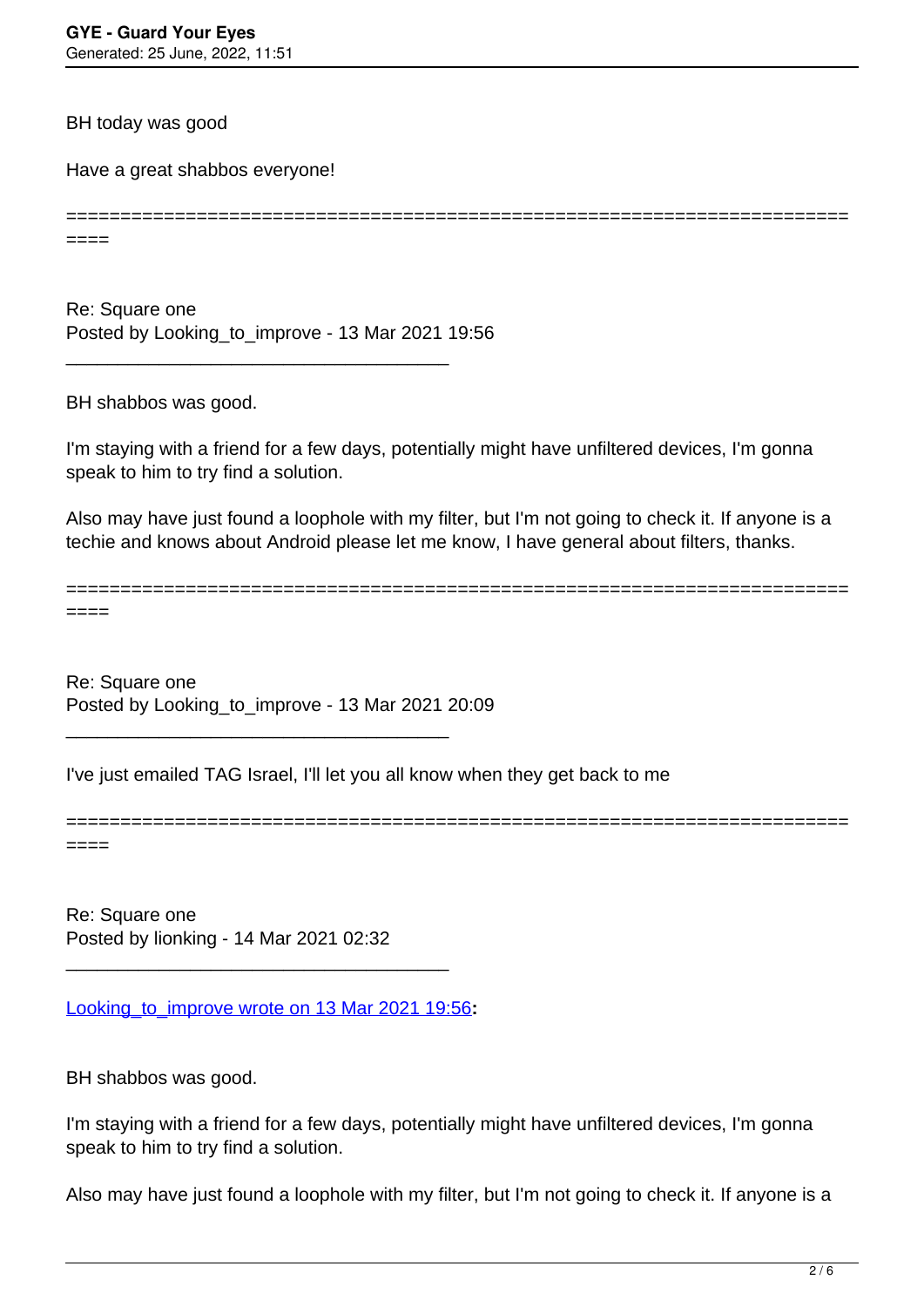techie and knows about Android please let me know, I have general about filters, thanks.

Please feel free to reach out to me by email or PM, I will try to help.

======================================================================== ====

Re: Square one Posted by Looking\_to\_improve - 14 Mar 2021 08:43

\_\_\_\_\_\_\_\_\_\_\_\_\_\_\_\_\_\_\_\_\_\_\_\_\_\_\_\_\_\_\_\_\_\_\_\_\_

Acted out last night and this morning

========================================================================

Re: Square one Posted by Grant400 - 14 Mar 2021 14:20

[Looking\\_to\\_improve wrote on 14 Mar 2021 08:43](/forum/4-On-the-Way-to-90-Days/365345-Re-Square-one)**:**

\_\_\_\_\_\_\_\_\_\_\_\_\_\_\_\_\_\_\_\_\_\_\_\_\_\_\_\_\_\_\_\_\_\_\_\_\_

Acted out last night and this morning

Sorry to hear that. As long as you are going to chase your filter, trying to patch up everything possible...which will never happen, I'm afraid you will be running in circles. You are searching for the perfect bandaid...

========================================================================

====

====

Re: Square one Posted by Looking\_to\_improve - 14 Mar 2021 14:42

\_\_\_\_\_\_\_\_\_\_\_\_\_\_\_\_\_\_\_\_\_\_\_\_\_\_\_\_\_\_\_\_\_\_\_\_\_

[Grant400 wrote on 14 Mar 2021 14:20](/forum/4-On-the-Way-to-90-Days/365350-Re-Square-one)**:**

[Looking\\_to\\_improve wrote on 14 Mar 2021 08:43](/forum/4-On-the-Way-to-90-Days/365345-Re-Square-one)**:**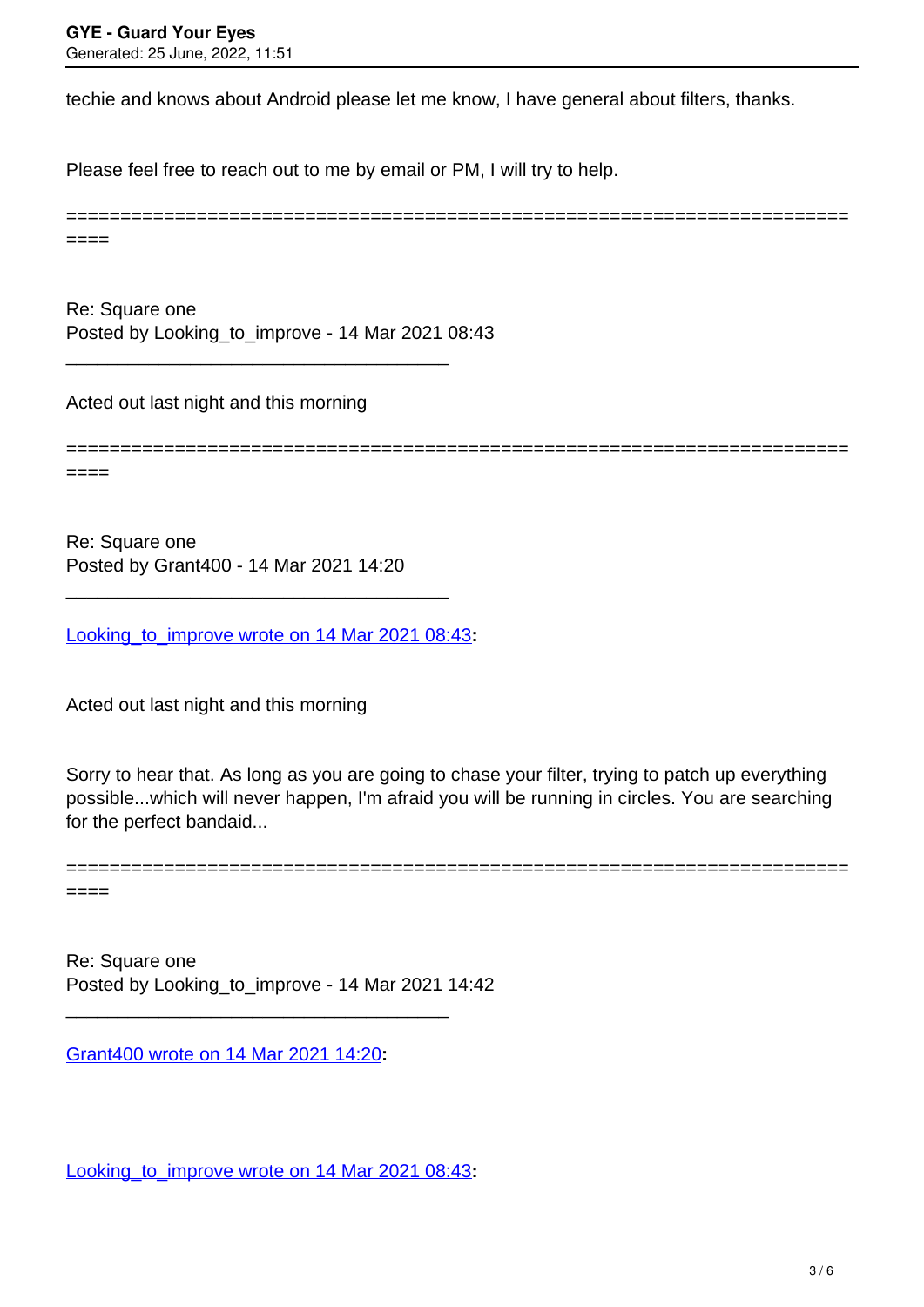====

Acted out last night and this morning

Sorry to hear that. As long as you are going to chase your filter, trying to patch up everything possible...which will never happen, I'm afraid you will be running in circles. You are searching for the perfect bandaid...

I know, but it's frustrating because I wasn't looking for a loophole, but ended up finding one anyway.

I don't know what a healthy balance is, because I can't have access to these things, but I also can't try patch every last thing. What do I do?

========================================================================

Re: Square one Posted by Looking to improve - 14 Mar 2021 22:26

\_\_\_\_\_\_\_\_\_\_\_\_\_\_\_\_\_\_\_\_\_\_\_\_\_\_\_\_\_\_\_\_\_\_\_\_\_

Day 0 back here again. Really thought I was gonna go a month clean.

Like Grant said, I feel like I'm going in circles. Feeling disappointed in myself. Felt embarrassed to stand before Hashem during maariv tonight

BH there's no issues with unfiltered devices. But still sorting out my own one. Tag referred me to netspark, who I haven't always found useful. I'm looking into switching to gentech of they can solve the problems I'm having.

======================================================================== ====

Re: Square one Posted by eyes - 14 Mar 2021 23:55

[Looking\\_to\\_improve wrote on 14 Mar 2021 22:26](/forum/4-On-the-Way-to-90-Days/365385-Re-Square-one)**:**

\_\_\_\_\_\_\_\_\_\_\_\_\_\_\_\_\_\_\_\_\_\_\_\_\_\_\_\_\_\_\_\_\_\_\_\_\_

Day 0 back here again. Really thought I was gonna go a month clean.

Like Grant said, I feel like I'm going in circles. Feeling disappointed in myself. Felt embarrassed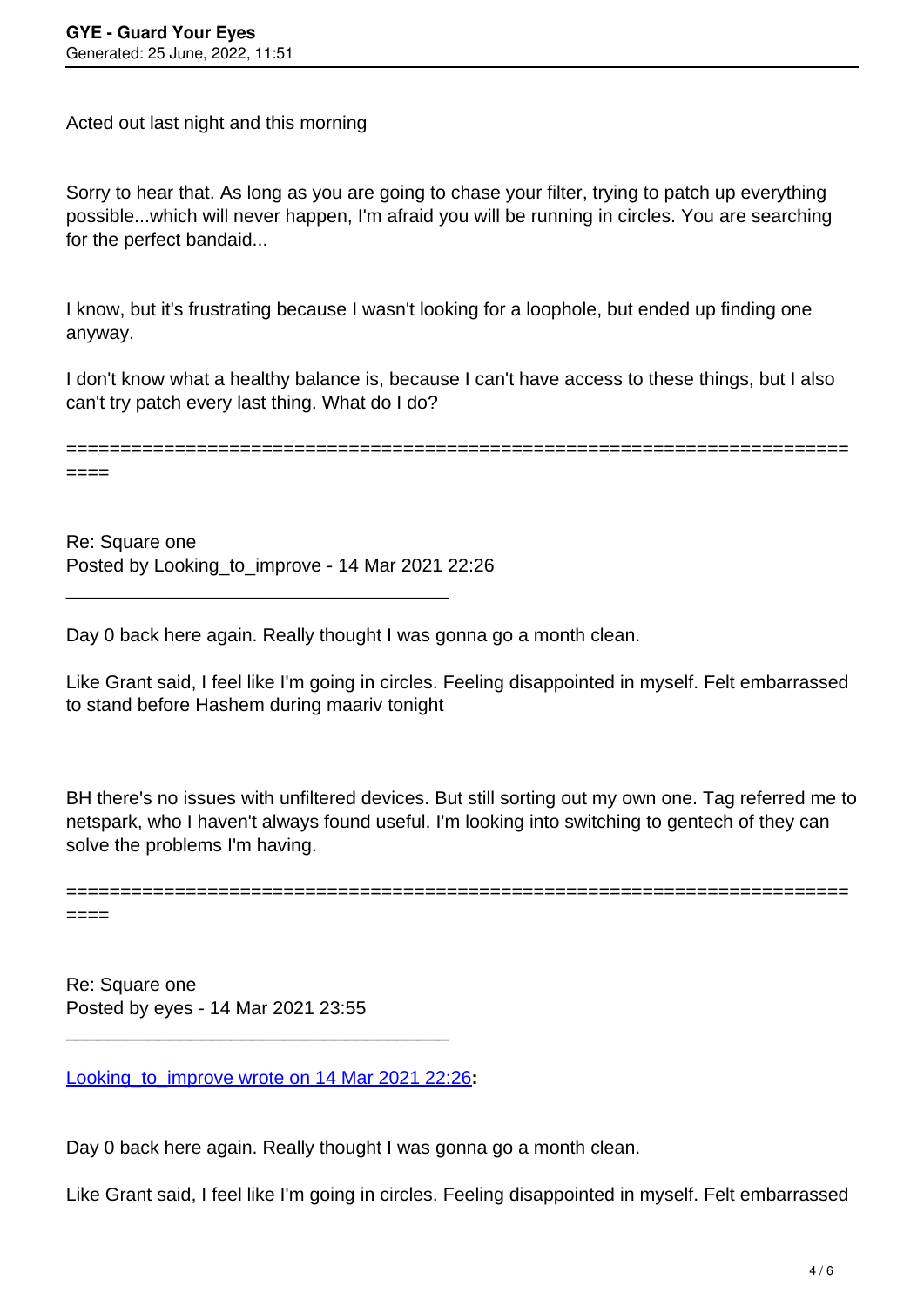to stand before Hashem during maariv tonight

BH there's no issues with unfiltered devices. But still sorting out my own one. Tag referred me to netspark, who I haven't always found useful. I'm looking into switching to gentech of they can solve the problems I'm having.

========================================================================

========================================================================

try techloq

====

Re: Square one Posted by Lou - 15 Mar 2021 05:49

\_\_\_\_\_\_\_\_\_\_\_\_\_\_\_\_\_\_\_\_\_\_\_\_\_\_\_\_\_\_\_\_\_\_\_\_\_

I highly recommend techloq,although I would refer to R Grant's post as well.

====

Re: Square one Posted by lionking - 15 Mar 2021 06:00

\_\_\_\_\_\_\_\_\_\_\_\_\_\_\_\_\_\_\_\_\_\_\_\_\_\_\_\_\_\_\_\_\_\_\_\_\_

Techloq is for Windows devices only. LTI has an Android

========================================================================

====

Re: Square one Posted by Grant400 - 15 Mar 2021 21:11

[Looking\\_to\\_improve wrote on 14 Mar 2021 14:42](/forum/4-On-the-Way-to-90-Days/365351-Re-Square-one)**:**

\_\_\_\_\_\_\_\_\_\_\_\_\_\_\_\_\_\_\_\_\_\_\_\_\_\_\_\_\_\_\_\_\_\_\_\_\_

[Grant400 wrote on 14 Mar 2021 14:20](/forum/4-On-the-Way-to-90-Days/365350-Re-Square-one)**:**